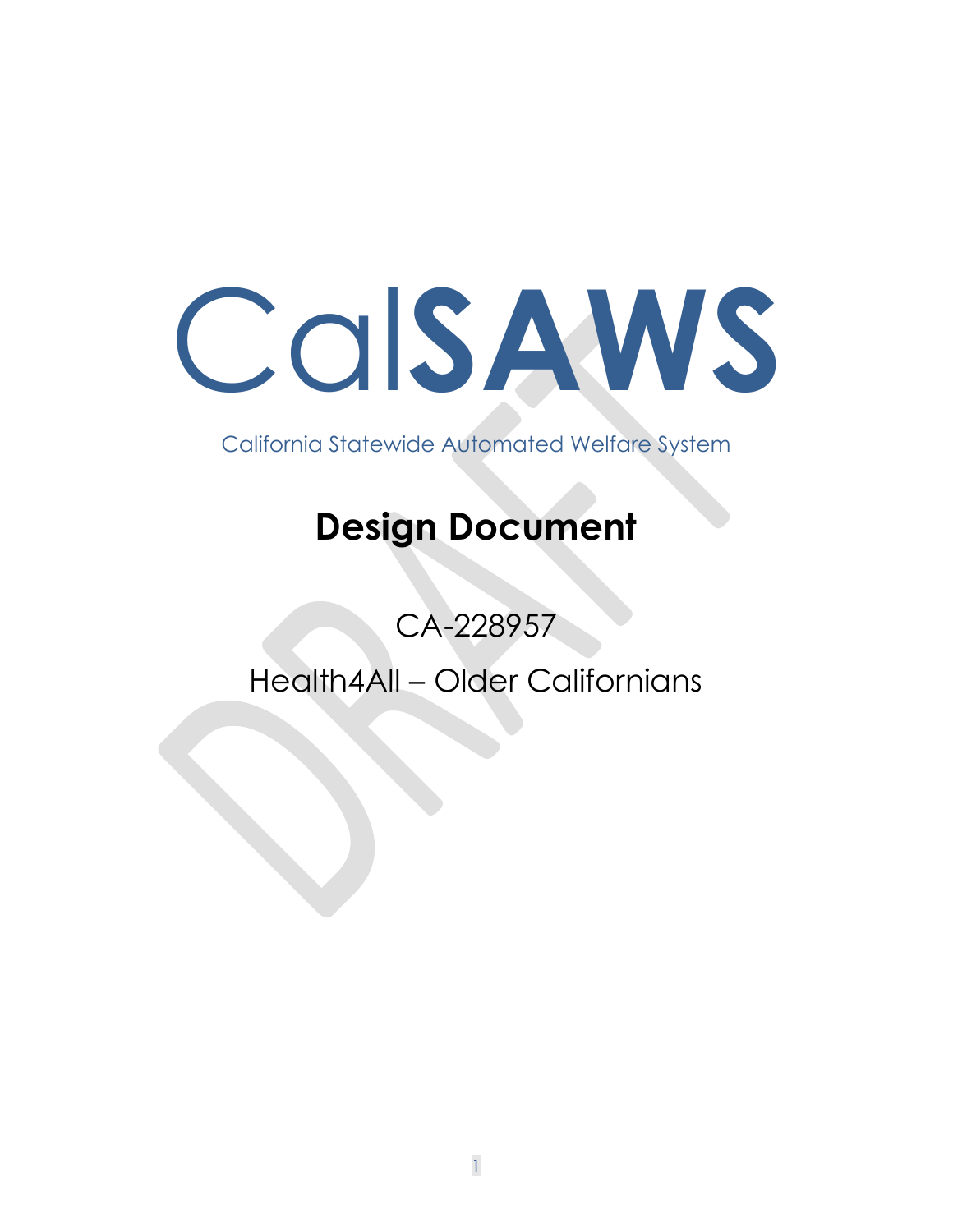|                | <b>DOCUMENT APPROVAL HISTORY</b> |                                                |
|----------------|----------------------------------|------------------------------------------------|
| <b>CalSAWS</b> |                                  | Prepared By   Tisha Mutreja                    |
|                | Reviewed                         | Renee Gustafson, Derek Goering, Prashant Goel, |
|                | By                               | Geetha Ramalingam                              |

| <b>DATE</b> | <b>DOCUMENT</b><br><b>VERSION</b> | <b>REVISION DESCRIPTION</b>                             | <b>AUTHOR</b> |
|-------------|-----------------------------------|---------------------------------------------------------|---------------|
| 07/12/2021  | 0.1                               | <b>Original Draft</b>                                   | Tisha Mutreja |
| 07/27/2021  | 0.2                               | Updated design based on<br>published policy ACWDL 21-13 | Tisha Mutreja |
|             |                                   |                                                         |               |
|             |                                   |                                                         |               |
|             |                                   |                                                         |               |
|             |                                   |                                                         |               |
|             |                                   |                                                         |               |
|             |                                   |                                                         |               |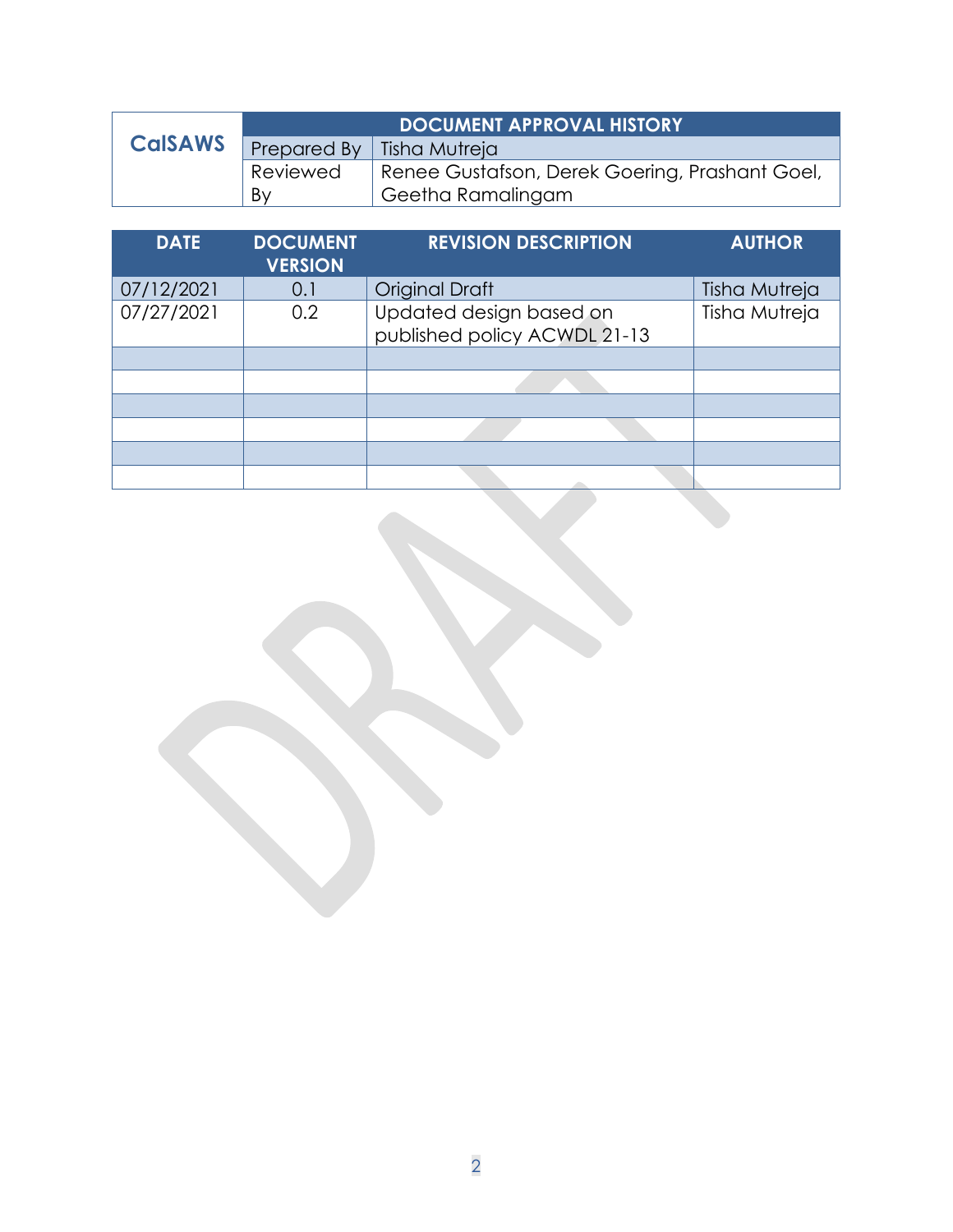# **Table of Contents**

| 2 |       |  |
|---|-------|--|
|   |       |  |
|   | 2.1.1 |  |
|   |       |  |
|   |       |  |
|   | 2.2.1 |  |
|   | 2.2.2 |  |
|   | 2.2.3 |  |
|   | 2.2.4 |  |
|   | 2.2.5 |  |
|   | 2.2.6 |  |
|   | 2.2.7 |  |
| 3 |       |  |
| 4 |       |  |
|   |       |  |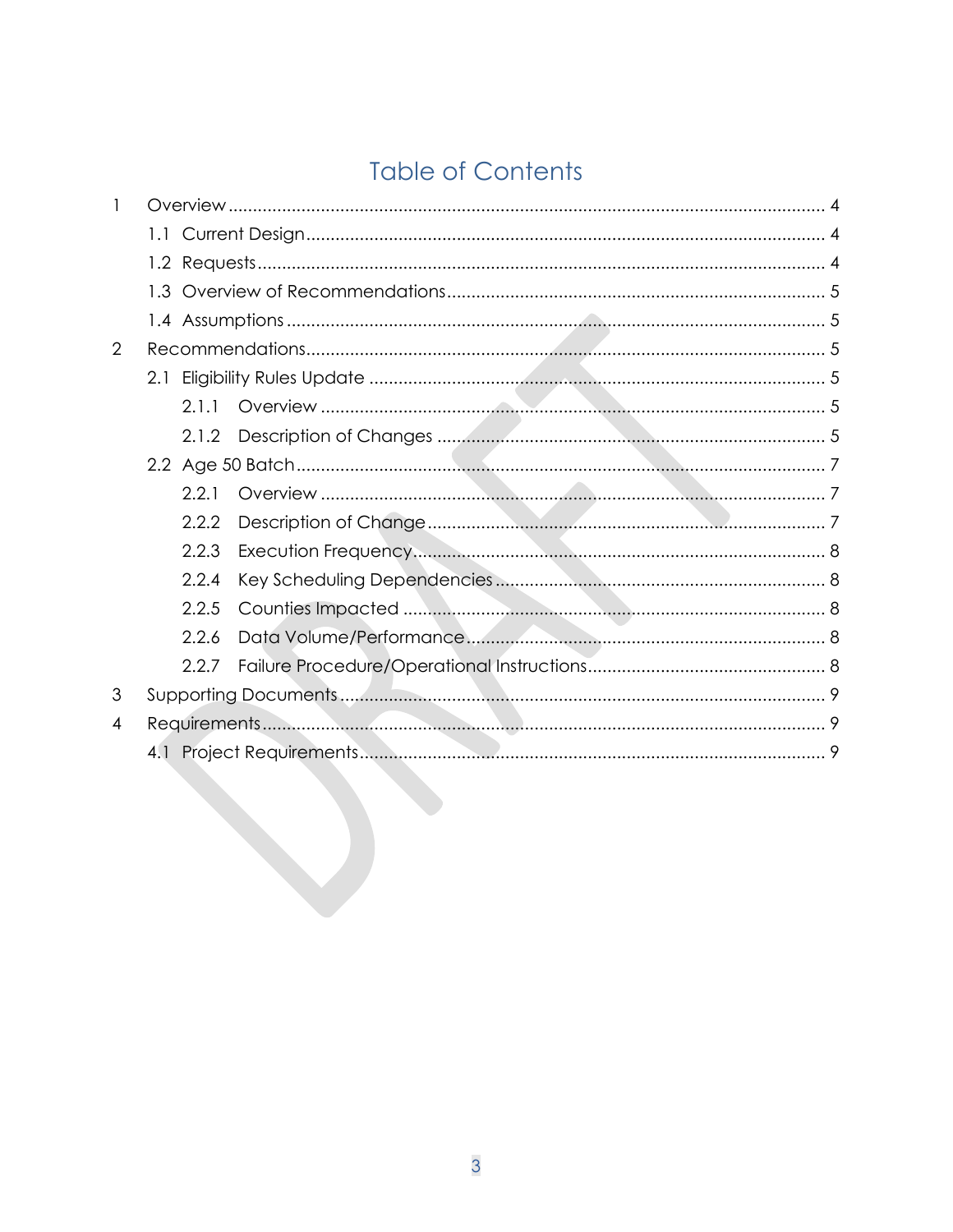### <span id="page-3-0"></span>**1 OVERVIEW**

The purpose of this document is to satisfy the functional specifications in support of changes with CalHEERS CR 159158. CalHEERS and CalSAWS will grant full scope Medi-Cal to all eligible individuals 50 years of age or older, regardless of citizenship or immigration status.

#### <span id="page-3-1"></span>**1.1 Current Design**

CalSAWS grants restricted scope Medi-Cal for all eligible individuals aged 50 years or older, if they do not have satisfactory citizenship or immigration status if they meet all other eligibility criteria.

CalSAWS considers an individual age 50 or above for MAGI Medi-Cal eligibility if the individual's 50th birthday falls on or before the first day of the EDBC benefit month. In other words, if the individual is 49 years of age on any day of the EDBC benefit month, CalSAWS considers the individual 49 for that entire month and considers 50 years of age from the following month.

For Example: Individual age 50

- Date of birth is 07/02/1971
- EDBC Benefit Month is 07/2021
- Individual turns 50 years old: 07/02/2021
- Individual is eligible to MAGI Medi-Cal
- Individual does not have satisfactory citizenship or immigration status
- The individual is still 49 years of age on 07/01/2021
- CalSAWS considers the individual 50 years old from the month of 08/2021

Also, CalSAWS runs Batch MAGI for MAGI Medi-Cal recipients turning ages 1, 6, 19, 26 and 65.There is no automated Medi-Cal reevaluation process for individuals turning age 50.

#### <span id="page-3-2"></span>**1.2 Requests**

Per ACWDL 21-13, effective 05/01/2022, all eligible individuals aged 50 years or older, are eligible to full scope Medi-Cal regardless of their citizenship or immigration status if they meet all other eligibility criteria. This is referred to as "Health4All – Older Californians."

CalHEERS and CalSAWS will update their respective eligibility rules to grant full scope Medi-Cal to eligible individuals 50 years of age or older, regardless of citizenship or immigration status.

Update the Aid Code description for all MAGI Medi-Cal aid codes identified by this effort

- Pregnant Individual : M9, M0, M7, M8
- Adults 19-64Year Old : M2, L7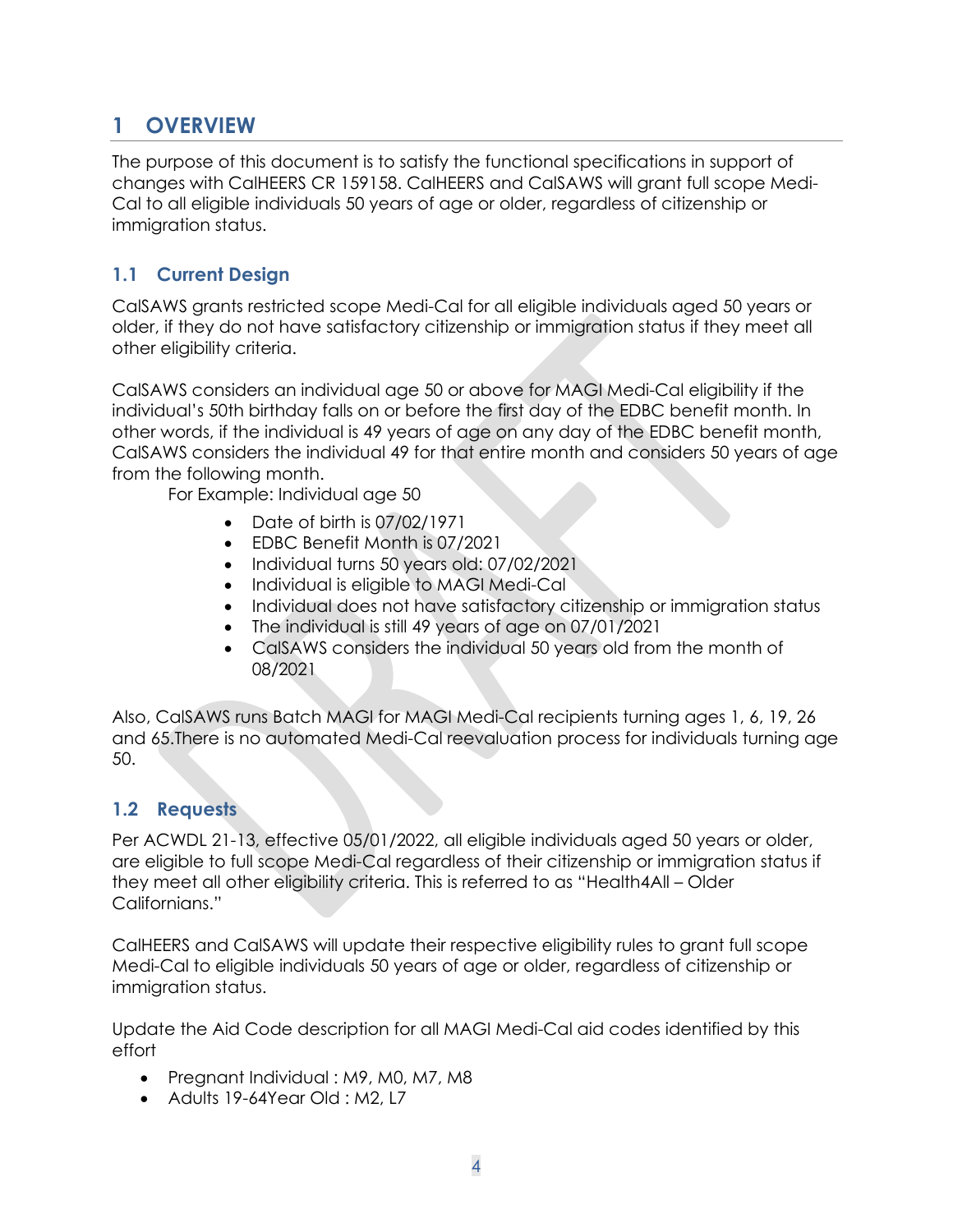Add a new Age 50 batch to process individuals turning age 50 in all MAGI and Non-MAGI Medi-Cal aid codes.

#### <span id="page-4-0"></span>**1.3 Overview of Recommendations**

Update the Medi-Cal EDBC rules to grant full scope MAGI Medi-Cal for all eligible individuals aged 50 years or older, regardless of citizenship or immigration status if they meet all other eligibility criteria.

Update the aid code description for listed MAGI Medi-Cal aid codes. Update CalSAWS aid code scope for Medi-Cal aid codes to the scope provided by DHCS(" Aid Code Crosswalk for the Transition of Health4All – Older Californians").

Add a new age change batch for turning age 50 to reevaluate individuals for the correct scope of Medi-Cal after aging out of the targeted population.

#### <span id="page-4-1"></span>**1.4 Assumptions**

- There will be no changes to CMSP.
- One-time batches to transition Medi-Cal for the Health4All Older Californians population from restricted scope MAGI Medi-Cal to full scope MAGI Medi-Cal will be addressed with SCR CA-229939. The SCR will provide lists of any processing exceptions to the County for follow-up.
- Medi-Cal Notice updates for Health4All Older Californians will be addressed with SCR [CA-231692.](https://change.calsaws.net/browse/CA-231692)
- There will be no updates to existing Age 65 Batch Job.

## <span id="page-4-2"></span>**2 RECOMMENDATIONS**

#### <span id="page-4-4"></span><span id="page-4-3"></span>**2.1 Eligibility Rules Update**

#### **2.1.1 Overview**

Update the Medi-Cal EDBC Rules to grant full scope MAGI Medi-Cal for adults 50 years of age or older, regardless of their immigration status or citizenship verification status if they meet all other eligibility criteria.

#### <span id="page-4-5"></span>**2.1.2 Description of Changes**

1. Update Medi-Cal EDBC Rules to start Health4All – Older Californians effective for the benefit month of May 2022. For Example: Household with disabled working individual (age 51 years) applied on 02/2022. Citizenship data was not verified.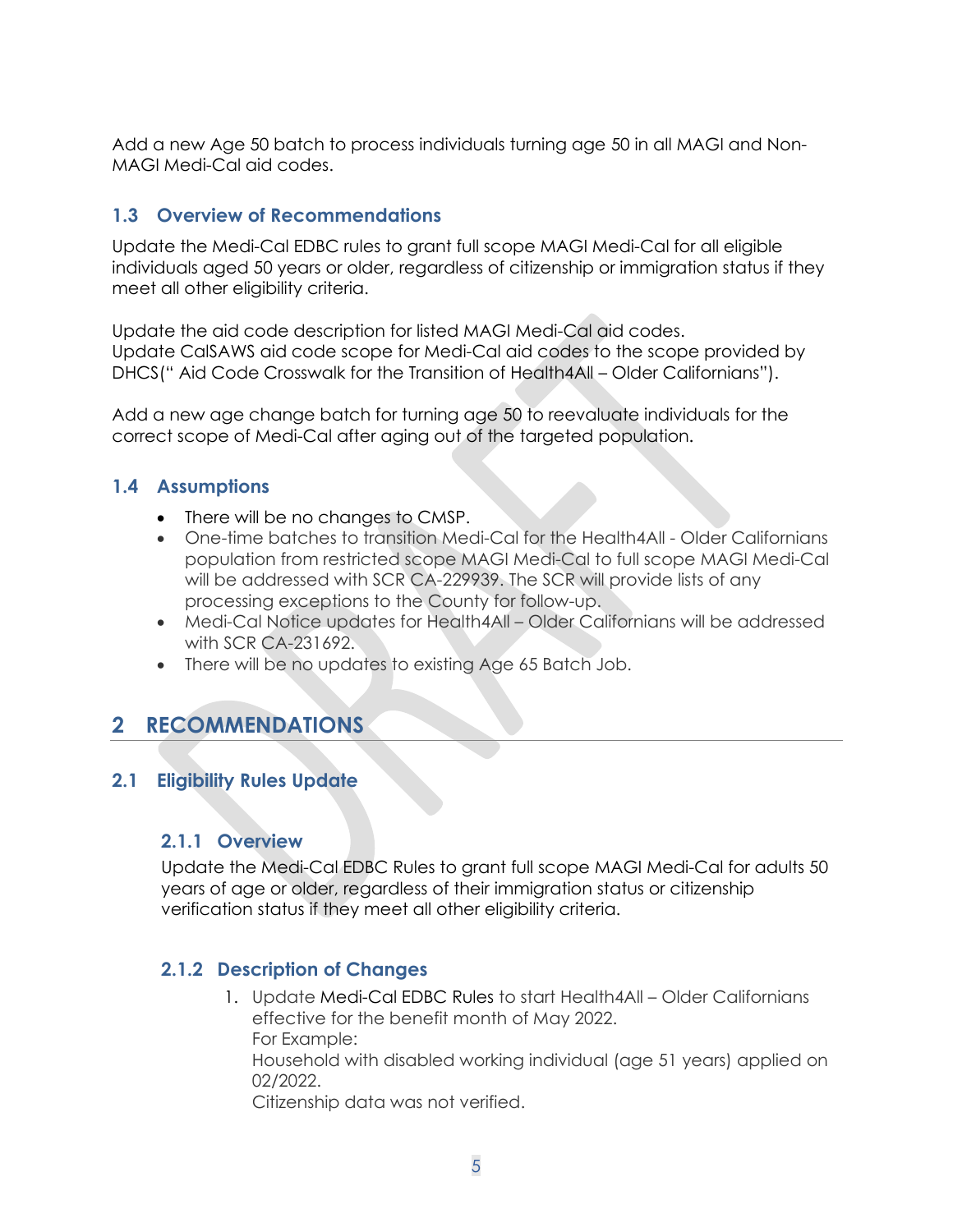Meets all other verification and income limit and is determined with 6U aid code (Restricted - Disabled – Covers the disabled in the Aged & Disabled (A&D) FPL Program without SIS (No SOC)).

*The following scenario being provided to assist in clarifying retroactive Medi-Cal coverage eligibility since applicants can request retroactive Medi-Cal coverage for up to three months prior to the month of application.*

On 06/01/2022, CalSAWS sends an EDR for household with benefit months starting March 2022.

Following benefits will be determined for the individual–

**March 2022:** aid code 6U(Restricted scope) **April 2022:** aid code 6U(Restricted scope) **May 2022**: aid code 6H(Full scope - Disabled – Covers the disabled in the Aged & Disabled (A&D) FPL Program (No SOC)) **June 2022**: aid code 6H(Full scope)

- 2. Update Medi-Cal EDBC rules to grant full scope Non-MAGI Medi-Cal for anyone age 50 or older for the entire EDBC benefit month, regardless of their immigration status or citizenship verification status if they meet all other eligibility criteria.
- 3. Update the Medi-Cal EDBC rules to calculate age 50 or older with whole month eligibility.

When an individual turns 50 years of age they will be eligible for full scope Medi-Cal for the entire month if they are otherwise eligible. Therefore, an individual who turns 50 years of age any time in May 2022 will be eligible for full scope Medi-Cal under any eligibility group, including MAGI and Non-MAGI, for the entire month of May 2022, if they are otherwise eligible.

4. Update the aid code description for following MAGI aid codes (CT184) a. Pregnant Individual : M9, M0, M7, M8 b. Adults 19-64 Year Old : M2, L7

| <b>Aid Code</b> | <b>Current Description</b>              | <b>Updated Description</b>               |
|-----------------|-----------------------------------------|------------------------------------------|
| M <sub>2</sub>  | 19-64 Year Old 138% Restricted          | 26-49 Years Old 138% Restricted          |
| <b>M7</b>       | Pregnant Women - 60% - Citizen          | Pregnant Women - 138% - Citizen          |
| M8              | Pregnant Women - 60% - Undocumented     | Pregnant Women - 138% - Undocumented     |
| M <sub>9</sub>  | Pregnant Women - 60-213% - Citizen      | Pregnant Women - 139-213% - Citizen      |
| M <sub>0</sub>  | Pregnant Women - 60-213% - Undocumented | Pregnant Women - 139-213% - Undocumented |
| L7              | Undocumented 19-64 Years Old 128%       | Undocumented 26-49 Years Old 128%        |
|                 | Restricted                              | Restricted                               |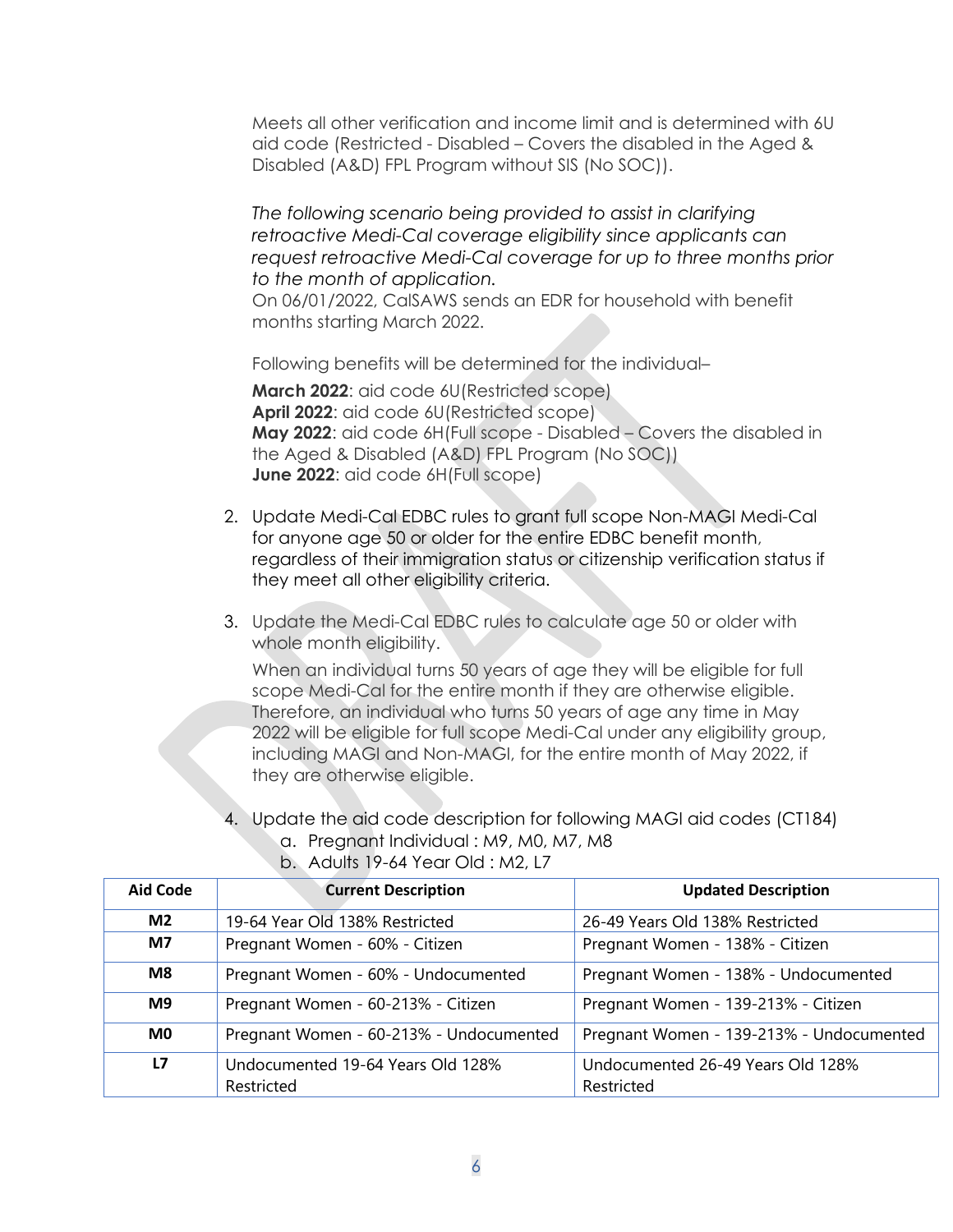5. Update the Code Table (CT184) to specify the scope of Restricted, Full or Limited for Medi-Cal aid codes per the Attachment A 'Aid Code Crosswalk for the Transition of Health4All – Older Californians' spreadsheet attached in the policy.

#### <span id="page-6-1"></span><span id="page-6-0"></span>**2.2 Age 50 Batch**

#### **2.2.1 Overview**

Add an Age 50 batch to process individuals turning age 50 in all MAGI and Non-MAGI Medi-Cal aid codes. This section includes all changes to various batch jobs to support implementing Age 50 batch processing.

#### <span id="page-6-2"></span>**2.2.2 Description of Change**

1. Add a Batch EDR Run Reason Code for Age 50 Batch EDR Sweep (CT\_2813)

|            | Code Short<br><b>Description</b> | <b>Long Description</b>                                          | <b>Reporting</b><br><b>Indicator</b> |
|------------|----------------------------------|------------------------------------------------------------------|--------------------------------------|
| <b>TBD</b> | Age $50$ Re-<br>evaluation EDR   | Age 50 Re-evaluation Eligibility<br><b>Determination Request</b> |                                      |

2. Add a Batch Eligibility Sweep code for Age 50 (CT\_942)

| <b>Short Decode Name</b>        | <b>Long Decode Name</b>         |
|---------------------------------|---------------------------------|
| Individual in Medi-Cal turns 50 | Individual in Medi-Cal turns 50 |

- 3. Add a new MAGI Age 50 Sweep to process MAGI Medi-Cal individuals turning Age 50.
	- a. Current logic from the existing age batches will be utilized to create the age 50 batch along with the following additional logic:
		- Individual is turning age 50 any day of the month starting 05/01/2022.
		- Active on a Medi-Cal Program (CT 184 REFER TABLE 5 DESCR = 'MC')
		- Active on a MAGI Medi-Cal aid code (CT\_184 REFER TABLE 20 DESCR = 'Y')
- 4. Update CalSAWS (PB00E123) batch job to process the Age 50 DERs received in Batch EDBC. This update will add the programs where a DER was received from MAGI Age 50 Sweep into the SYS\_TRANSACT table for Batch EDBC processing.
	- a. Update CalSAWS batch PB00E123 to create a SYS\_TRANSACT record for DERs received from the MAGI Age 50 Sweep batch.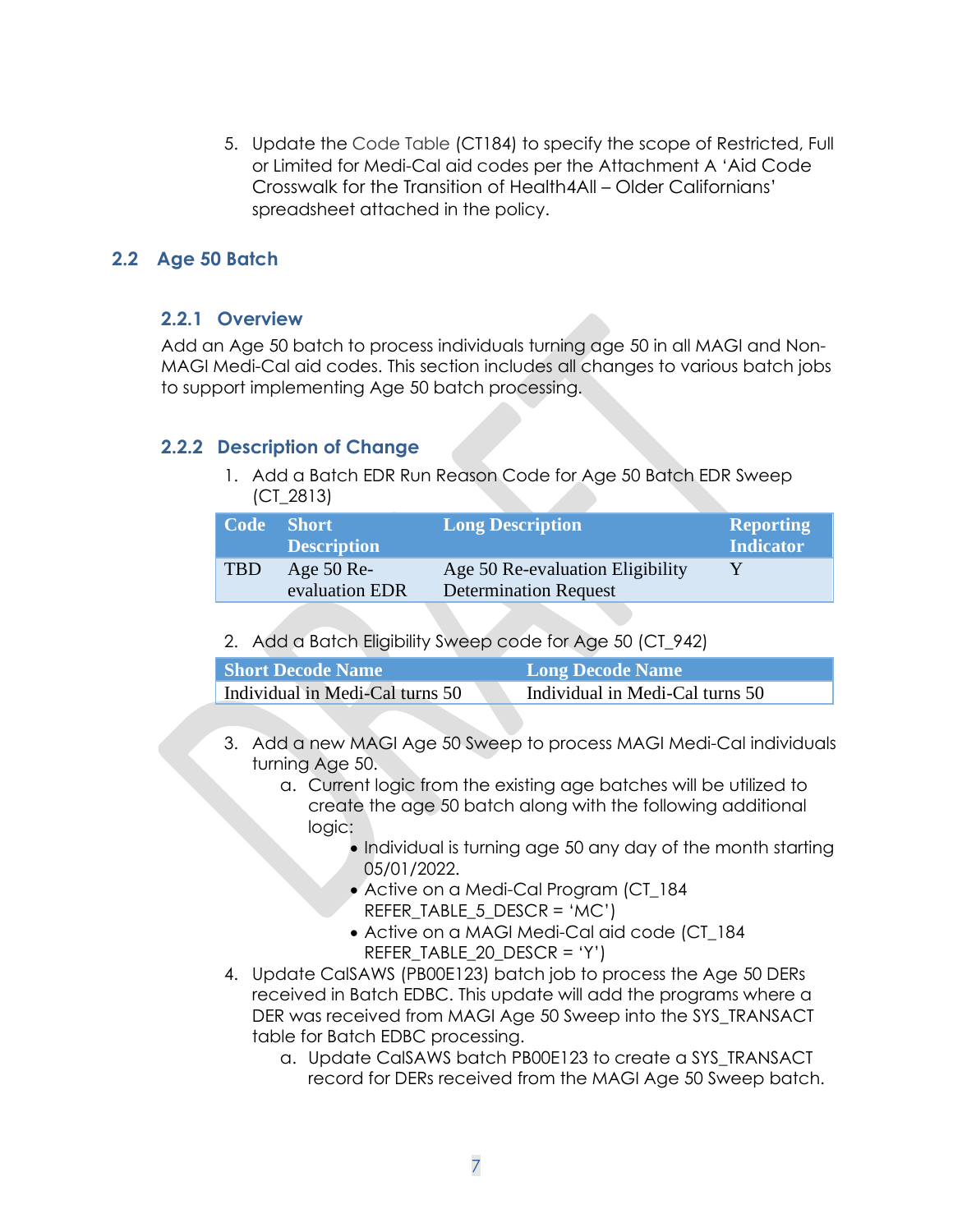5. Update the criteria for the MAGI Age Batch EDBC sweep job (PB00E123) to handle cases with multiple Medi-Cal program blocks and process the Medi-Cal EDBC using the DER received from the newly added MAGI Sweeps of Age 50 for all Medi-Cal program blocks identified.

*Note: Batch EDBC Sweeps were updated to handle multiple MAGI Medi-Cal blocks and Mixed MAGI/Non-MAGI for all other Age batches with CA-230374 in release 21.11*

- 6. Create a Batch EDBC sweep to process Non-MAGI Medi-Cal individuals turning age 50 using the following logic:
	- Individual is turning age 50 any day of the month starting 05/01/2022.
	- Active on a Medi-Cal Program (CT\_184 REFER\_TABLE\_20\_DESCR  $=$  'MC'
	- Active on a Non-MAGI Medi-Cal aid code excluding aid code '4M' (CT\_184 REFER\_TABLE\_20\_DESCR is not 'Y')

#### <span id="page-7-0"></span>**2.2.3 Execution Frequency**

Monthly on the 10th business day of the month. \*\*\*Note: This will be in line with the other age batches currently scheduled.

#### <span id="page-7-1"></span>**2.2.4 Key Scheduling Dependencies**

Run the MAGI Age 50 Sweep before Batch MAGI. Run the Non-MAGI Age 50 Sweep before Batch EDBC.

#### <span id="page-7-2"></span>**2.2.5 Counties Impacted**

All counties

#### <span id="page-7-3"></span>**2.2.6 Data Volume/Performance**

No measurable amount of data volume or performance change.

#### <span id="page-7-4"></span>**2.2.7 Failure Procedure/Operational Instructions**

Batch Support Operations staff will evaluate transmission errors and failures and determine the appropriate resolution (i.e., manually retrieving the file from the directory and contacting the external partner if there is an account or password issue, etc.…)